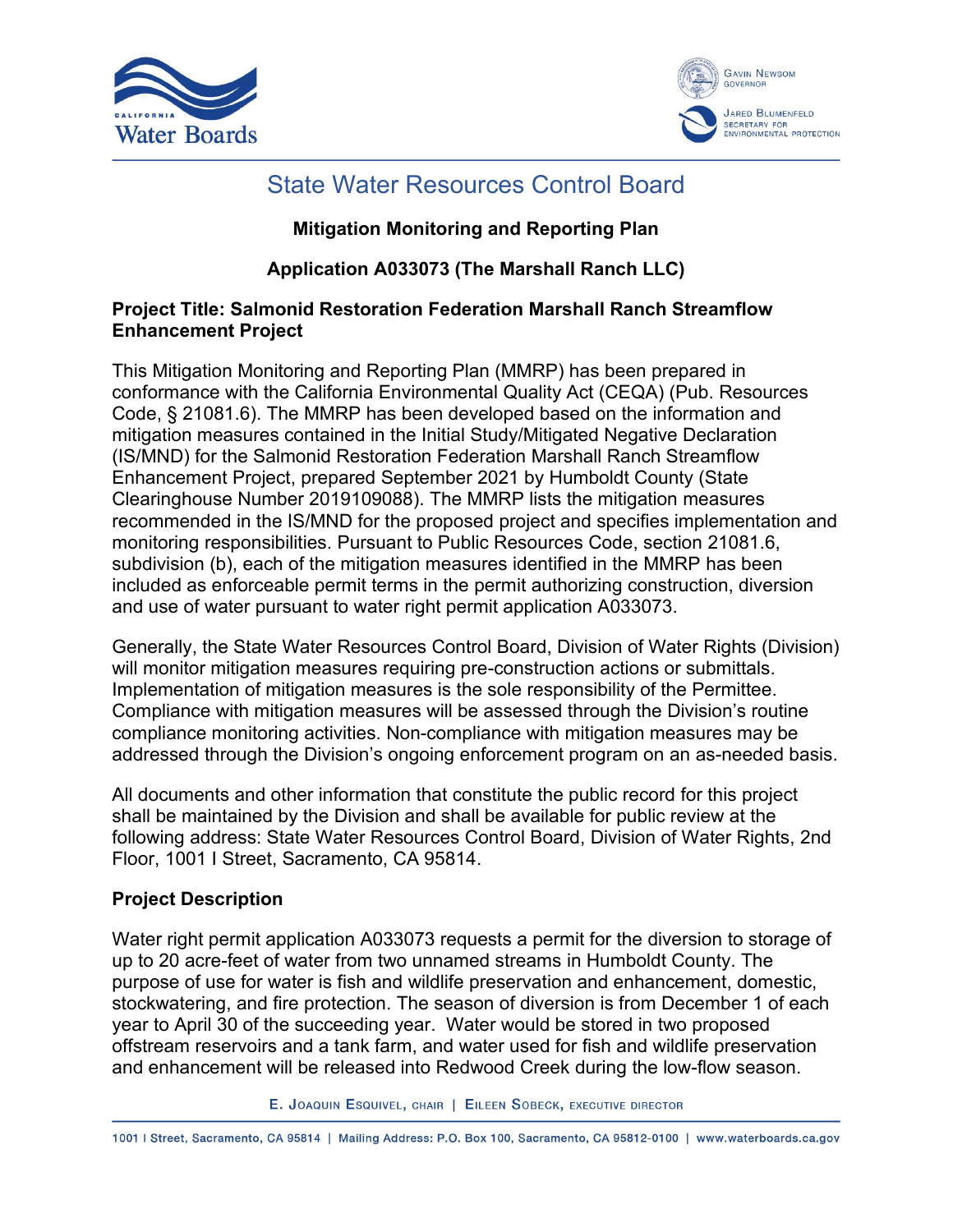# **Table 1. Biological Resources**

| <b>Mitigation Measure</b>                                                                                                                                                                                                                                                                                                                                                                                                                                                                                                                                    | Implementation      | <b>Timing</b>            | <b>Monitoring and</b><br><b>Enforcement</b> |
|--------------------------------------------------------------------------------------------------------------------------------------------------------------------------------------------------------------------------------------------------------------------------------------------------------------------------------------------------------------------------------------------------------------------------------------------------------------------------------------------------------------------------------------------------------------|---------------------|--------------------------|---------------------------------------------|
| <b>Mitigation Measure BIO-1</b><br>The use of cofferdams will contain any turbid water produced during the<br>Project within the work area, thereby avoiding impacts on downstream<br>salmonids. Any turbid water within the confined work areas would be<br>pumped to a receiving site outside the channel or to tanks. Any turbid<br>water within the work area would be allowed to settle prior to removal of<br>the cofferdams, thereby minimizing downstream effects on salmonids.                                                                      | <b>Right Holder</b> | <b>Pre-Construction</b>  | Division of Water<br><b>Rights</b>          |
| <b>Mitigation Measure BIO-2</b><br>Discharge of sediment will be controlled and minimized with the<br>implementation of best management practices (BMPs) on all disturbed<br>soils that have the potential to discharge into area watercourses.<br>Applicable BMPs include, but are not limited to, installation of silt<br>fences, straw wattles, and placement of seed-free rice straw. BMPs will<br>be installed at all access points to the work sites, which will minimize<br>the potential for sediment delivery and deleterious effects on salmonids. | <b>Right Holder</b> | Construction,<br>Ongoing | <b>Division of Water</b><br><b>Rights</b>   |
| <b>Mitigation Measure BIO-3</b><br>All gully stabilization work will be conducted when the individual sites<br>are dry (i.e. no surface water).                                                                                                                                                                                                                                                                                                                                                                                                              | <b>Right Holder</b> | <b>Pre-Construction</b>  | <b>Division of Water</b><br><b>Rights</b>   |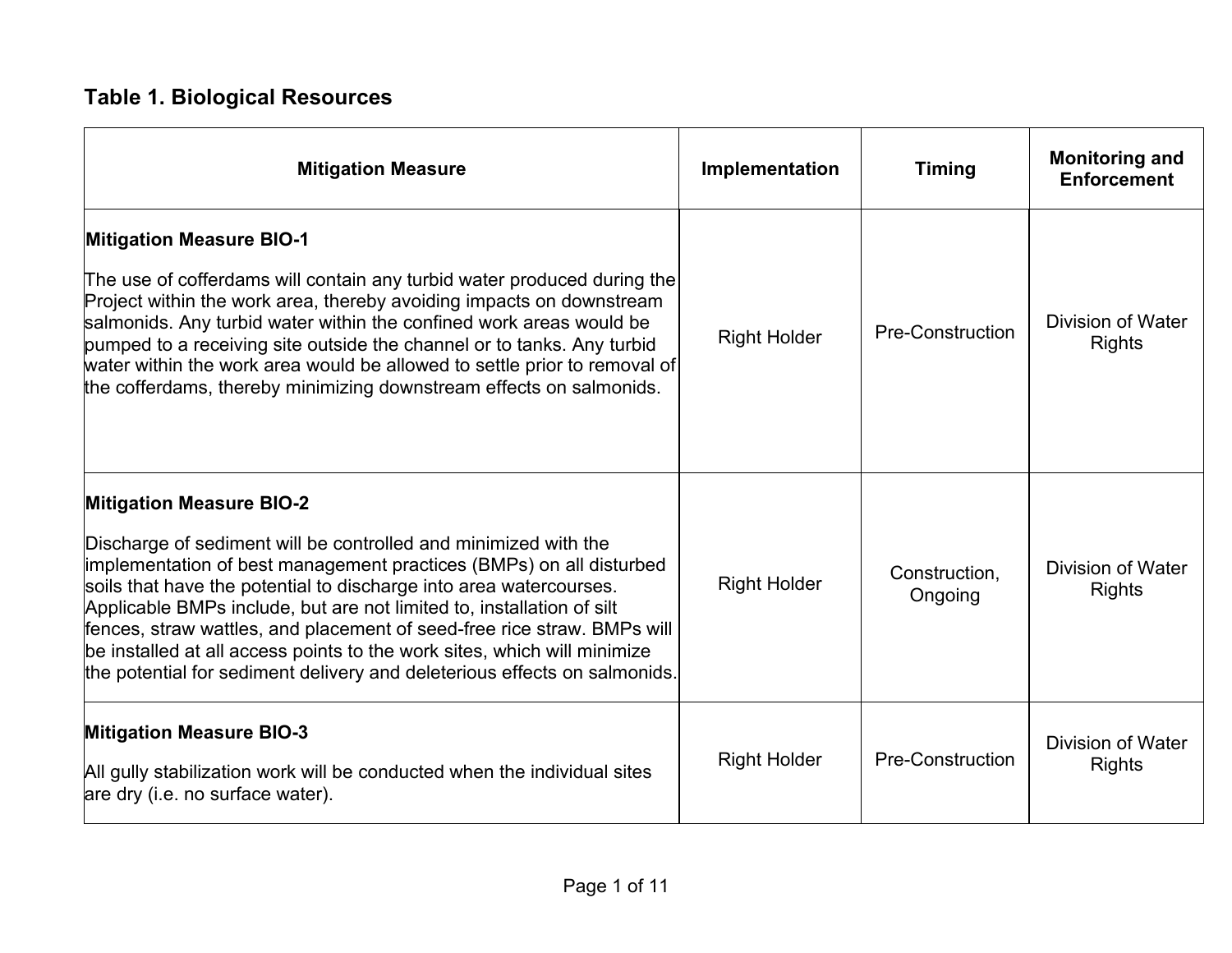| <b>Right Holder</b> | <b>Pre-Construction</b>                                                                                                                                                                                                                                                                                       | <b>Division of Water</b><br><b>Rights</b> |
|---------------------|---------------------------------------------------------------------------------------------------------------------------------------------------------------------------------------------------------------------------------------------------------------------------------------------------------------|-------------------------------------------|
| <b>Right Holder</b> | <b>Pre-Construction</b>                                                                                                                                                                                                                                                                                       | <b>Division of Water</b><br><b>Rights</b> |
| <b>Right Holder</b> | <b>Pre-Construction</b>                                                                                                                                                                                                                                                                                       | <b>Division of Water</b><br><b>Rights</b> |
|                     | capable of avoiding injury. The work window will also allow downstream<br>migration of smolts to be completed prior to any Project-related channel<br>the summer low-flow season during which flow in the creek will be at its<br>Prior to the initiation of any instream work in areas with surface water, a |                                           |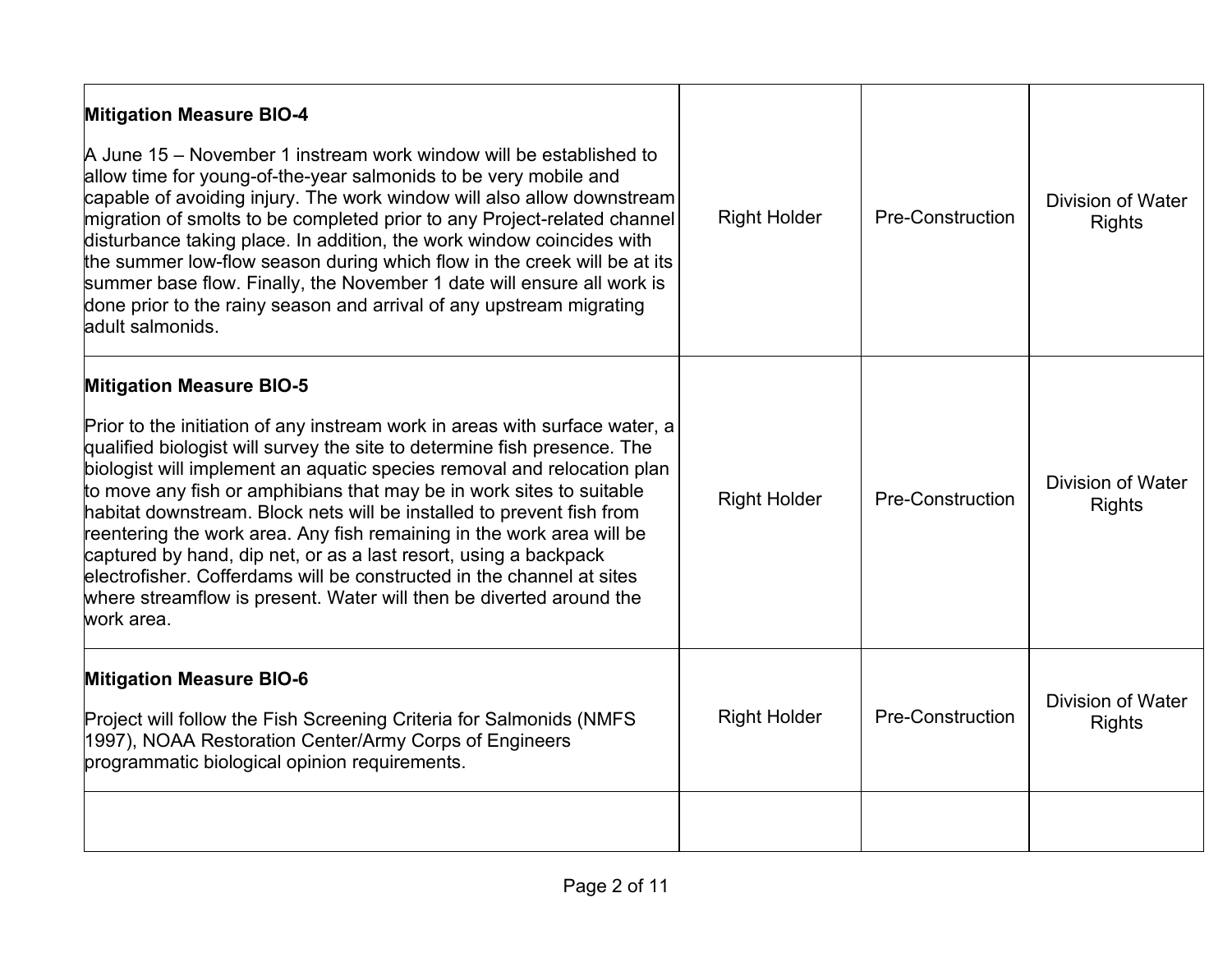| <b>Mitigation Measure BIO-7</b><br>A foothill yellow-legged frog egg mass survey will be conducted in May<br>prior to the construction season to determine if breeding occurs within<br>the Project reaches.                                                                                           | <b>Right Holder</b> | <b>Pre-Construction</b> | <b>Division of Water</b><br><b>Rights</b> |
|--------------------------------------------------------------------------------------------------------------------------------------------------------------------------------------------------------------------------------------------------------------------------------------------------------|---------------------|-------------------------|-------------------------------------------|
| <b>Mitigation Measure BIO-8</b><br>A visual observation survey of the project areas will be conducted within<br>two weeks prior to the start of construction to determine if adult and<br>juvenile foothill yellow-legged frogs are present in the Project area.                                       | <b>Right Holder</b> | <b>Pre-Construction</b> | Division of Water<br><b>Rights</b>        |
| <b>Mitigation Measure BIO-9</b><br>If foothill yellow-legged frogs are present, then a qualified CDFW-<br>approved biologist will be present immediately prior to the start of<br>construction to remove any frogs and relocate them in suitable habitat.                                              | <b>Right Holder</b> | <b>Pre-Construction</b> | Division of Water<br><b>Rights</b>        |
| <b>Mitigation Measure BIO-10</b><br>The Project manager or qualified designee will conduct daily morning<br>inspections of the area slated for work to determine if amphibians<br>entered the areas overnight. Any individuals will be captured and<br>relocated prior to the start of the day's work. | <b>Right Holder</b> | <b>Pre-Construction</b> | Division of Water<br><b>Rights</b>        |
| <b>Mitigation Measure BIO-11</b><br>Sufficient terrestrial woody debris will be left in place to maintain the<br>habitat supporting viable population of red-bellied newt during<br>operations within the riparian areas.                                                                              | <b>Right Holder</b> | <b>Pre-Construction</b> | Division of Water<br><b>Rights</b>        |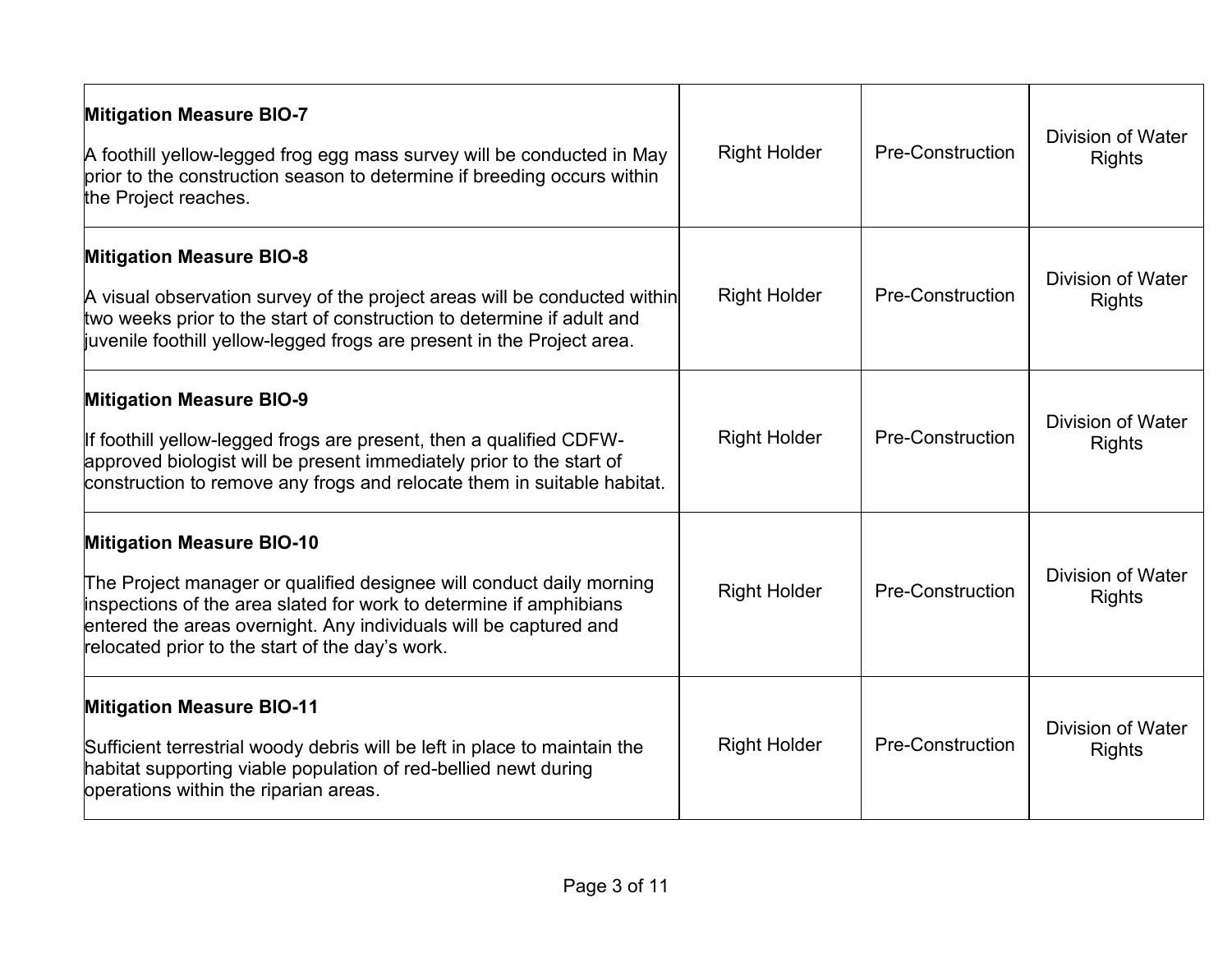| <b>Mitigation Measure BIO-12</b><br>Prior to the initiation of any instream work in areas with surface water, a<br>qualified biologist will survey the site to determine larval newt presence.<br>If red-bellied newts are present, then a qualified CDFW-approved<br>biologist will be present immediately prior to the start of operations to<br>remove any individuals and relocate them in suitable habitat. | <b>Right Holder</b> | <b>Pre-Construction</b> | Division of Water<br><b>Rights</b> |
|------------------------------------------------------------------------------------------------------------------------------------------------------------------------------------------------------------------------------------------------------------------------------------------------------------------------------------------------------------------------------------------------------------------|---------------------|-------------------------|------------------------------------|
| <b>Mitigation Measure BIO-14</b><br>Prior to the initiation of any instream work in areas with surface water, a<br>qualified biologist will survey the site to determine turtle presence. The<br>biologist will capture and relocate any turtle that may be in work sites to<br>suitable habitat downstream. Block nets will be installed to prevent<br>turtles from reentering the work area.                   | <b>Right Holder</b> | Pre-Construction        | Division of Water<br><b>Rights</b> |
| <b>Mitigation Measure BIO-15</b><br>Planting of seedlings shall begin after December 1, or when sufficient<br>rainfall has occurred to ensure the best chance of survival of the<br>seedlings, but in no case after April 1.                                                                                                                                                                                     | <b>Right Holder</b> | <b>Pre-Construction</b> | Division of Water<br><b>Rights</b> |
| <b>Mitigation Measure BIO-16</b><br>Any disturbed banks shall be fully restored upon completion of<br>construction. Revegetation shall be done using native species. Planting<br>techniques can include seed casting, hydroseeding, or live planting<br>methods using the techniques in Part XI of the California Salmonid<br>Stream Habitat Restoration Manual.                                                 | <b>Right Holder</b> | <b>Pre-Construction</b> | Division of Water<br><b>Rights</b> |
| <b>Mitigation Measure BIO-17</b>                                                                                                                                                                                                                                                                                                                                                                                 | <b>Right Holder</b> | <b>Pre-Construction</b> | Division of Water<br><b>Rights</b> |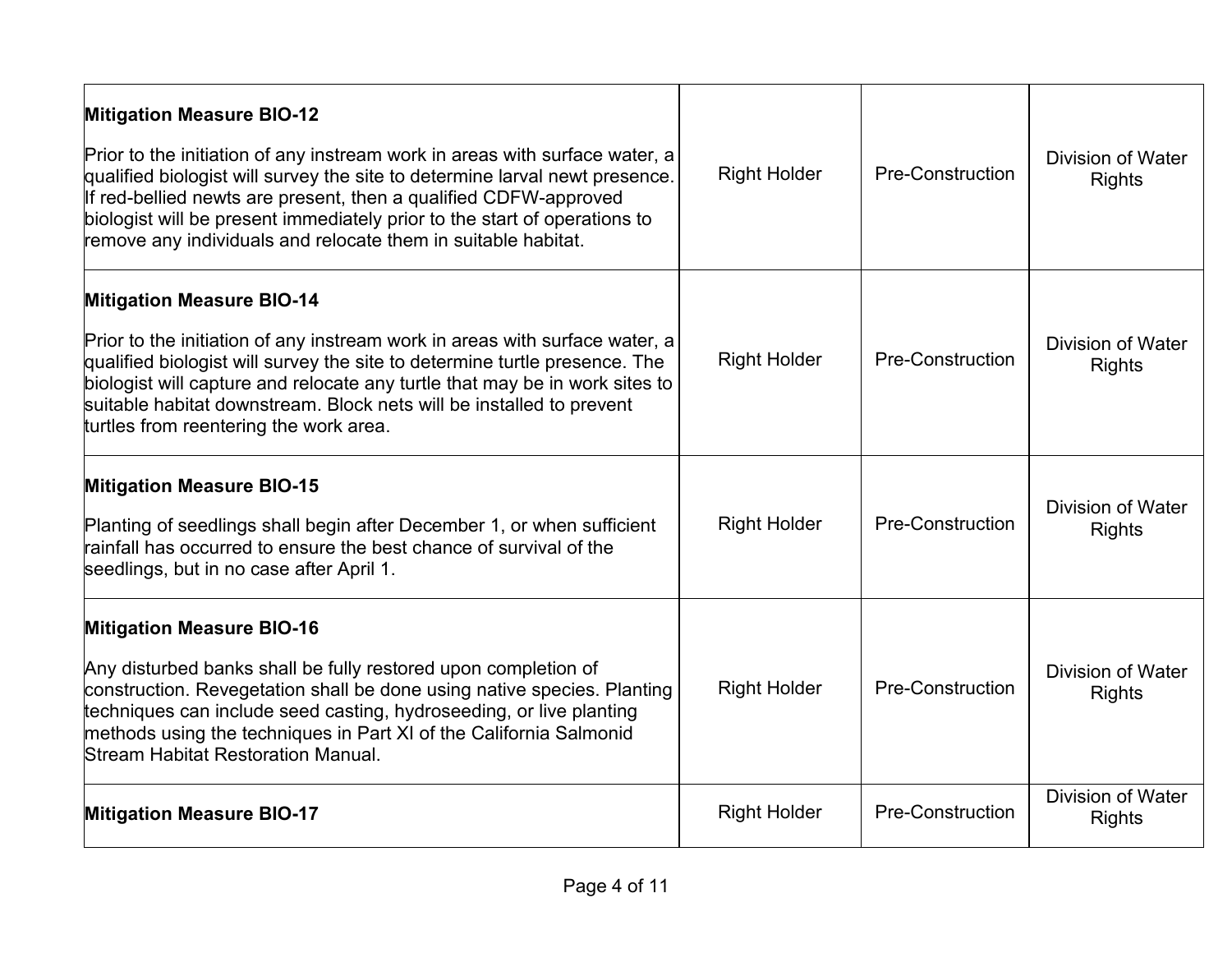| Disturbed and compacted areas shall be re-vegetated with native plant<br>species. The species shall be comprised of a diverse community<br>structure that mimics the native riparian corridor. Planting ratio shall be<br>2:1 (two plants to every one removed). Unless otherwise specified, the<br>standard for success is 80 percent survival of plantings or 80 percent<br>ground cover for broadcast planting of seed after a period of 3 years.                                                                                                                                                                                                                                                                                                                                                                                                                                                                     |                     |                         |                                           |
|--------------------------------------------------------------------------------------------------------------------------------------------------------------------------------------------------------------------------------------------------------------------------------------------------------------------------------------------------------------------------------------------------------------------------------------------------------------------------------------------------------------------------------------------------------------------------------------------------------------------------------------------------------------------------------------------------------------------------------------------------------------------------------------------------------------------------------------------------------------------------------------------------------------------------|---------------------|-------------------------|-------------------------------------------|
| <b>Mitigation Measure BIO-18</b><br>To ensure that the spread or introduction of invasive exotic plants shall<br>be avoided to the maximum extent possible, equipment shall be<br>cleaned of all dirt, mud, and plant material prior to entering a work site.<br>When possible, invasive exotic plants at the work site shall be removed.<br>Areas disturbed by project activities will be restored and planted with<br>native plants.                                                                                                                                                                                                                                                                                                                                                                                                                                                                                   | <b>Right Holder</b> | <b>Pre-Construction</b> | <b>Division of Water</b><br><b>Rights</b> |
| <b>Mitigation Measure BIO-19</b><br>Mulching and seeding shall be done on all exposed soil which may<br>deliver sediment to a stream. Soils exposed by project operations shall<br>be mulched to prevent sediment runoff and transport. Mulches shall be<br>applied so that not less than 90% of the disturbed areas are covered.<br>All mulches, except hydro-mulch, shall be applied in a layer not less<br>than two (2) inches deep. Where feasible, all mulches shall be kneaded<br>or tracked-in with track marks parallel to the contour, and tackified as<br>necessary to prevent excessive movement. All exposed soils and fills,<br>including the downstream face of the road prism adjacent to the outlet<br>of culverts, shall be reseeded with a mix of native grasses common to<br>the area, free from seeds of noxious or invasive weed species, and<br>applied at a rate which will ensure establishment. | <b>Right Holder</b> | <b>Pre-Construction</b> | <b>Division of Water</b><br><b>Rights</b> |
| <b>Mitigation Measure BIO-20</b>                                                                                                                                                                                                                                                                                                                                                                                                                                                                                                                                                                                                                                                                                                                                                                                                                                                                                         | <b>Right Holder</b> | <b>Pre-Construction</b> | <b>Division of Water</b><br><b>Rights</b> |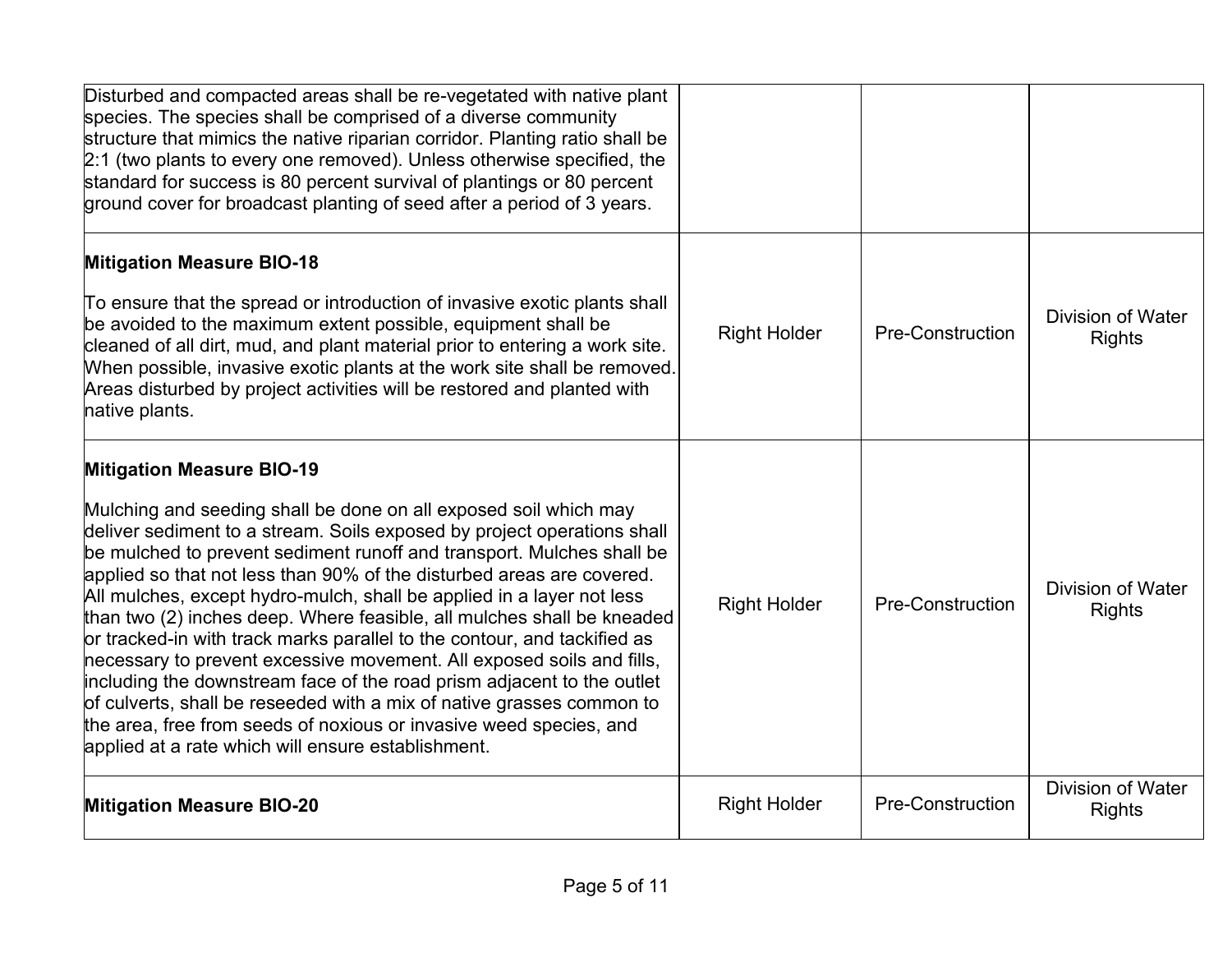| If erosion control mats are used in re-vegetation, they shall be made of<br>material that decomposes. Erosion control mats made of nylon plastic,<br>or other non-decomposing material shall not be used. |                     |                         |                                           |
|-----------------------------------------------------------------------------------------------------------------------------------------------------------------------------------------------------------|---------------------|-------------------------|-------------------------------------------|
| <b>Mitigation Measure BIO-21</b><br>If riparian vegetation is to be removed with chainsaws, the Permittee<br>shall use saws that operate with vegetable-based bar oil.                                    | <b>Right Holder</b> | <b>Pre-Construction</b> | <b>Division of Water</b><br><b>Rights</b> |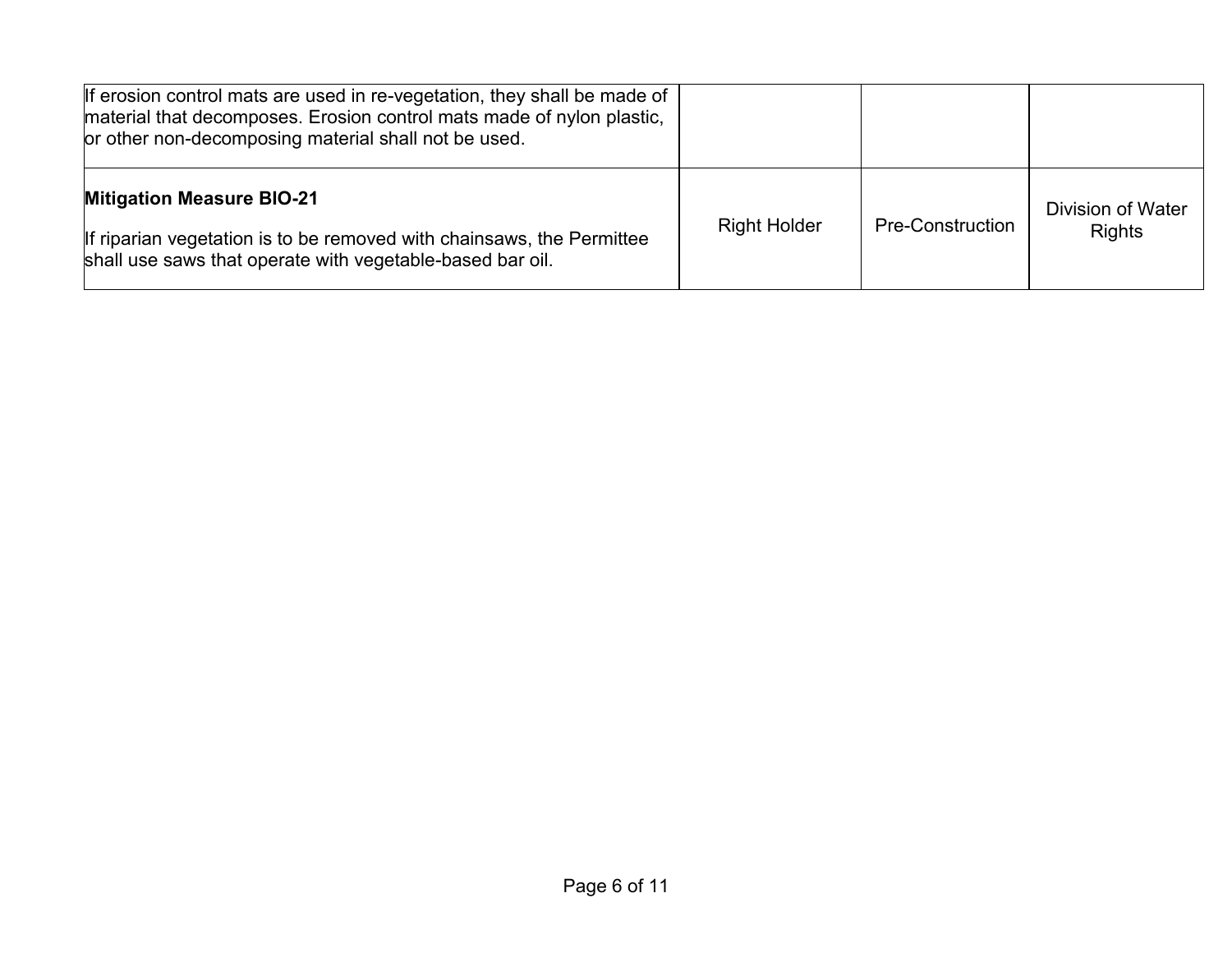# **Table 2. Geology and Soils**

| <b>Mitigation Measure</b>                                                                                                                                                                                                                                                                                                                                                                                                                                                                                                                                                                                                                                                                                                                                                                                                                                                                                                                              | Implementation      | <b>Timing</b> | <b>Monitoring and</b><br><b>Enforcement</b>                |
|--------------------------------------------------------------------------------------------------------------------------------------------------------------------------------------------------------------------------------------------------------------------------------------------------------------------------------------------------------------------------------------------------------------------------------------------------------------------------------------------------------------------------------------------------------------------------------------------------------------------------------------------------------------------------------------------------------------------------------------------------------------------------------------------------------------------------------------------------------------------------------------------------------------------------------------------------------|---------------------|---------------|------------------------------------------------------------|
| <b>Mitigation Measure GEO-1</b><br>Work sites shall be winterized at the end of each day to minimize the<br>eroding of unfinished excavations when significant rains are forecasted.<br>Winterization procedures shall be supervised by a professional trained<br>in erosion control techniques and involve taking necessary measures to<br>minimize erosion on unfinished work surfaces. Winterization includes<br>the following: smoothing unfinished surfaces to allow water to freely<br>drain across them without concentration or ponding; compacting<br>unfinished surfaces where concentrated runoff may flow with an<br>excavator bucket or similar tool, to minimize surface erosion and the<br>formation of rills; and installation of culverts, silt fences, and other<br>erosion control devices where necessary to convey concentrated water<br>across unfinished surfaces, and trap exposed sediment before it leaves<br>the work site. | <b>Right Holder</b> | Ongoing       | Right Holder/<br><b>Division of Water</b><br><b>Rights</b> |
| <b>Mitigation Measure GEO-2</b><br>Effective erosion control measures shall be in-place at all times during<br>construction. Construction shall not begin until all temporary erosion<br>controls (i.e., straw bales or silt fences that are effectively keyed-in) are<br>in place down slope or down stream of project activities within the<br>riparian area. Erosion control measures shall be maintained throughout<br>the construction period. If continued erosion is likely to occur after<br>construction is completed, then appropriate erosion prevention<br>measures shall be implemented and maintained until erosion has<br>subsided.                                                                                                                                                                                                                                                                                                     | <b>Right Holder</b> | Ongoing       | Right Holder/<br><b>Division of Water</b><br><b>Rights</b> |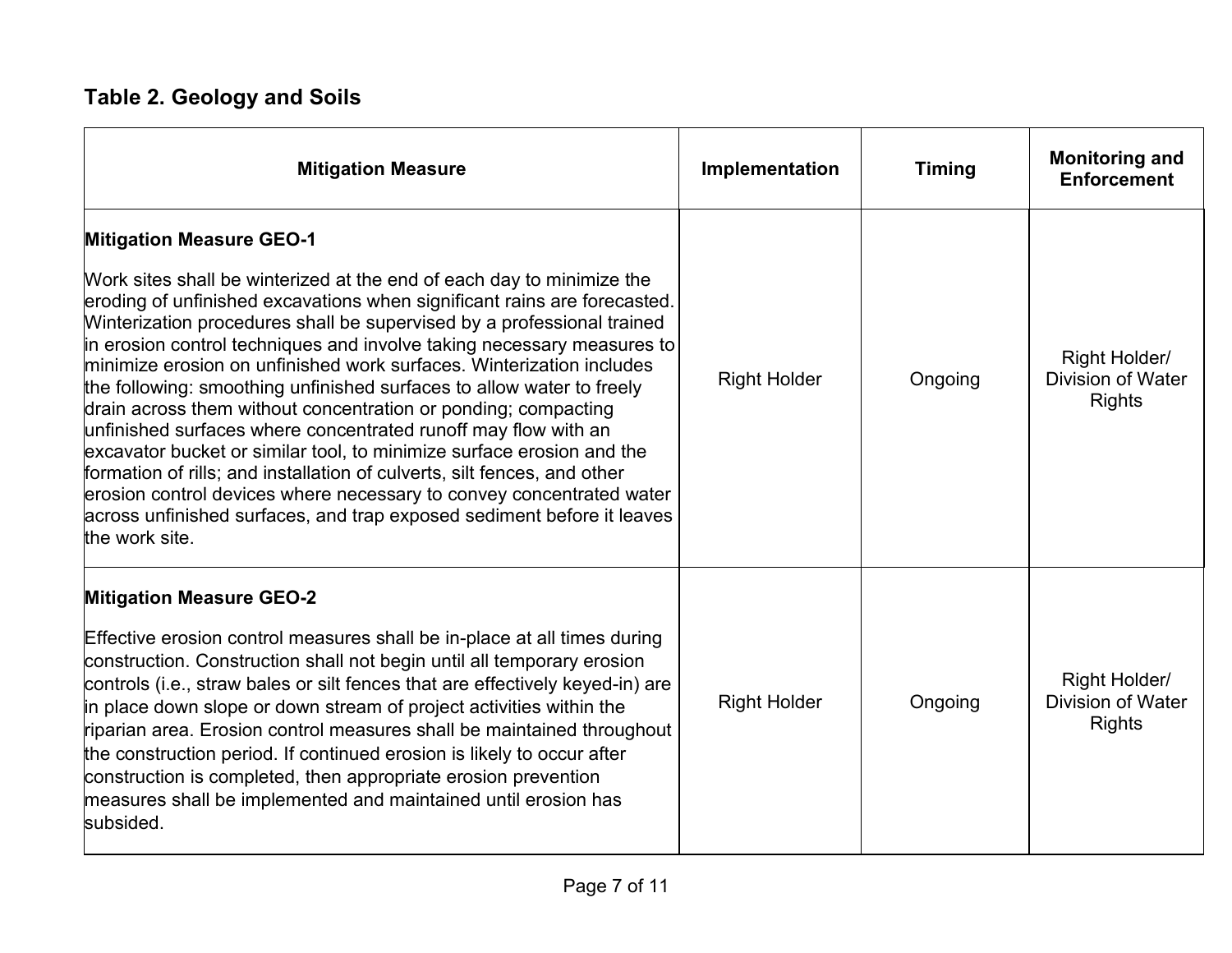| <b>Mitigation Measure GEO-3</b><br>An adequate supply of erosion control materials (gravel, straw bales,<br>shovels, etc.) shall be maintained onsite to facilitate a quick response to<br>unanticipated storm events or emergencies.                                                                                                                                                                                                                                                                                                                                                                                                                                                                                                                                                                                                                                                                                                        | <b>Right Holder</b> | Ongoing | Right Holder/<br><b>Division of Water</b><br><b>Rights</b> |
|----------------------------------------------------------------------------------------------------------------------------------------------------------------------------------------------------------------------------------------------------------------------------------------------------------------------------------------------------------------------------------------------------------------------------------------------------------------------------------------------------------------------------------------------------------------------------------------------------------------------------------------------------------------------------------------------------------------------------------------------------------------------------------------------------------------------------------------------------------------------------------------------------------------------------------------------|---------------------|---------|------------------------------------------------------------|
| <b>Mitigation Measure GEO-4</b><br>Upon project completion, all exposed soil present in and around the<br>project site shall be stabilized within 7 days. Soils exposed by project<br>operations shall be mulched to prevent sediment runoff and transport.<br>Mulches shall be applied so that not less than 90% of the disturbed<br>areas are covered. All mulches, except hydro-mulch, shall be applied in<br>a layer not less than two (2) inches deep. Where feasible, all mulches<br>shall be kneaded or tracked-in with track marks parallel to the contour,<br>and tackified as necessary to prevent excessive movement. All<br>exposed soils and fills, including the downstream face of the road prism<br>adjacent to the outlet of culverts, shall be reseeded with a mix of native<br>grasses common to the area, free from seeds of noxious or invasive<br>weed species, and applied at a rate which will ensure establishment. | <b>Right Holder</b> | Ongoing | Right Holder/<br><b>Division of Water</b><br><b>Rights</b> |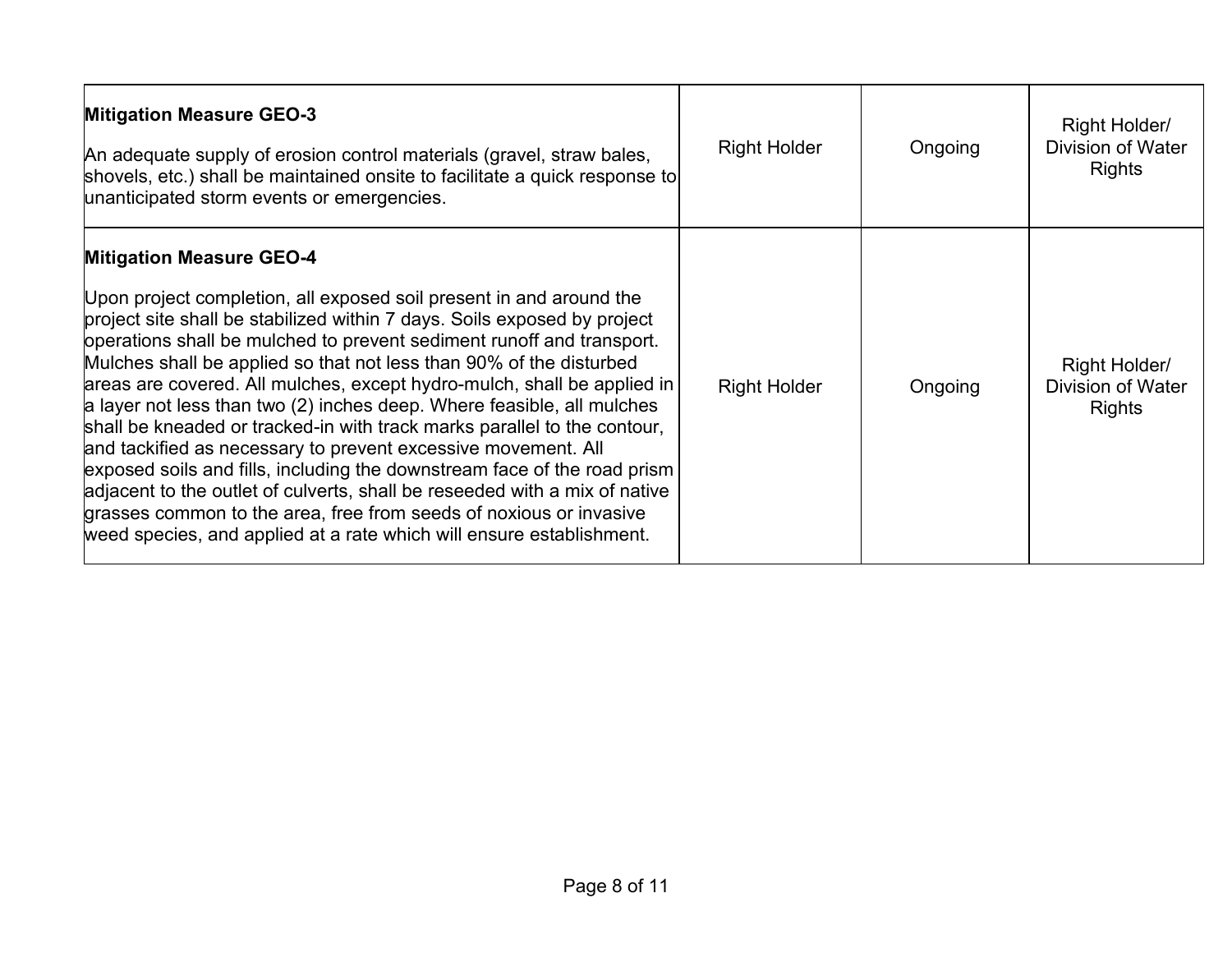### **Table 3. Hazards and Hazardous Materials**

| <b>Mitigation Measure</b>                                                                                                                                                                                                                                                                                                                                                                                                                                                                                                                                                                                                                                                                                                                                                                                                                                                                                                                                                                                                                                                                                                                                               | Implementation      | <b>Timing</b>           | <b>Monitoring and</b><br><b>Enforcement</b> |
|-------------------------------------------------------------------------------------------------------------------------------------------------------------------------------------------------------------------------------------------------------------------------------------------------------------------------------------------------------------------------------------------------------------------------------------------------------------------------------------------------------------------------------------------------------------------------------------------------------------------------------------------------------------------------------------------------------------------------------------------------------------------------------------------------------------------------------------------------------------------------------------------------------------------------------------------------------------------------------------------------------------------------------------------------------------------------------------------------------------------------------------------------------------------------|---------------------|-------------------------|---------------------------------------------|
| <b>Mitigation Measure HAZ-1</b><br>Heavy equipment that will be used in these activities will be maintained<br>according to a maintenance and repair schedule and will be inspected<br>for leakage of coolant and petroleum products and repaired, if<br>necessary, before work is started.                                                                                                                                                                                                                                                                                                                                                                                                                                                                                                                                                                                                                                                                                                                                                                                                                                                                             | <b>Right Holder</b> | <b>Pre-Construction</b> | <b>Division of Water</b><br><b>Rights</b>   |
| <b>Mitigation Measure HAZ-2</b><br>When operating vehicles in wetted portions of the stream channel, or<br>where wetland vegetation, riparian vegetation, or aquatic organisms<br>may be destroyed, the responsible party shall, at a minimum, do the<br>following:<br>a) All equipment shall be cleaned to remove external oil, grease, dirt, or<br>mud. Wash sites shall be located in upland locations so that dirty wash<br>water does not flow into the stream channel or adjacent wetlands;<br>b) Check and maintain on a daily basis any vehicles to prevent leaks of<br>materials that, if introduced to water, could be deleterious to aquatic life,<br>wildlife, or riparian habitat;<br>$ c $ Take precautions to minimize the number of passes through the<br>stream and to avoid increasing the turbidity of the water to a level that is<br>deleterious to aquatic life; and<br>$\vert$ d) Allow the work area to rest to allow the water to clear after each<br>individual pass of the vehicle that causes a plume of turbidity above<br>background levels, resuming work only after the stream has reached<br>the original background turbidity levels. | <b>Right Holder</b> | <b>Pre-Construction</b> | <b>Division of Water</b><br><b>Rights</b>   |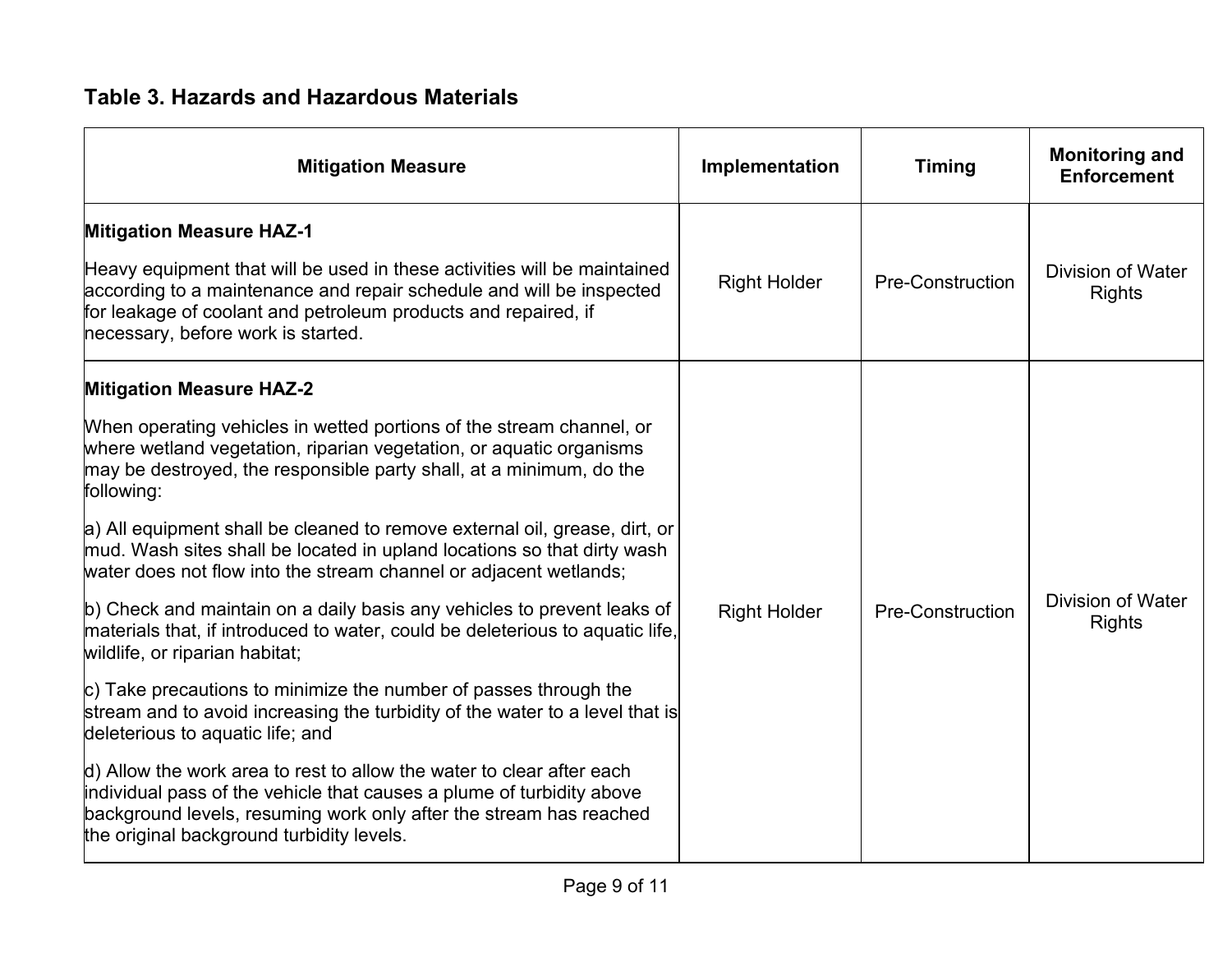| <b>Mitigation Measure HAZ-3</b><br>All equipment operators shall be trained in the procedures to be taken<br>should an accident occur. Prior to the onset of work, the Permittee shall<br>prepare a Spill Prevention/Response plan to help avoid spills and allow<br>a prompt and effective response should an accidental spill occur. All<br>workers shall be informed of the importance of preventing spills.<br>Operators shall have spill clean-up supplies on site and be<br>knowledgeable in their proper deployment.                                                                                                | <b>Right Holder</b> | During<br>Construction | Right Holder/<br><b>Division of Water</b><br><b>Rights</b> |
|----------------------------------------------------------------------------------------------------------------------------------------------------------------------------------------------------------------------------------------------------------------------------------------------------------------------------------------------------------------------------------------------------------------------------------------------------------------------------------------------------------------------------------------------------------------------------------------------------------------------------|---------------------|------------------------|------------------------------------------------------------|
| <b>Mitigation Measure HAZ-4</b><br>All activities performed in or near a stream will have absorbent<br>materials designed for spill containment and cleanup at the activity site<br>for use in case of an accidental spill. In an event of a spill, work shall<br>cease immediately. Clean-up of all spills shall begin immediately. The<br>responsible party shall notify the State Office of Emergency Services at<br>1-800-852-7550 and the CDFW immediately after any spill occurs and<br>shall consult with the CDFW regarding clean-up procedures.                                                                   | <b>Right Holder</b> | During<br>Construction | Right Holder/<br><b>Division of Water</b><br><b>Rights</b> |
| <b>Mitigation Measure HAZ-5</b><br>All fueling and maintenance of vehicles and other equipment and<br>staging areas shall occur outside of Streamside Management Areas<br>and place fuel absorbent mats under pump while fueling. The USACE<br>and the CDFW will ensure contamination of habitat does not occur<br>during such operations. Prior to the onset of work, the Permittee shall<br>prepare a plan to allow a prompt and effective response to any<br>accidental spills. All workers will be informed of the importance of<br>preventing spills and of the appropriate measures to take should a spill<br>occur. | <b>Right Holder</b> | During<br>Construction | Right Holder/<br><b>Division of Water</b><br><b>Rights</b> |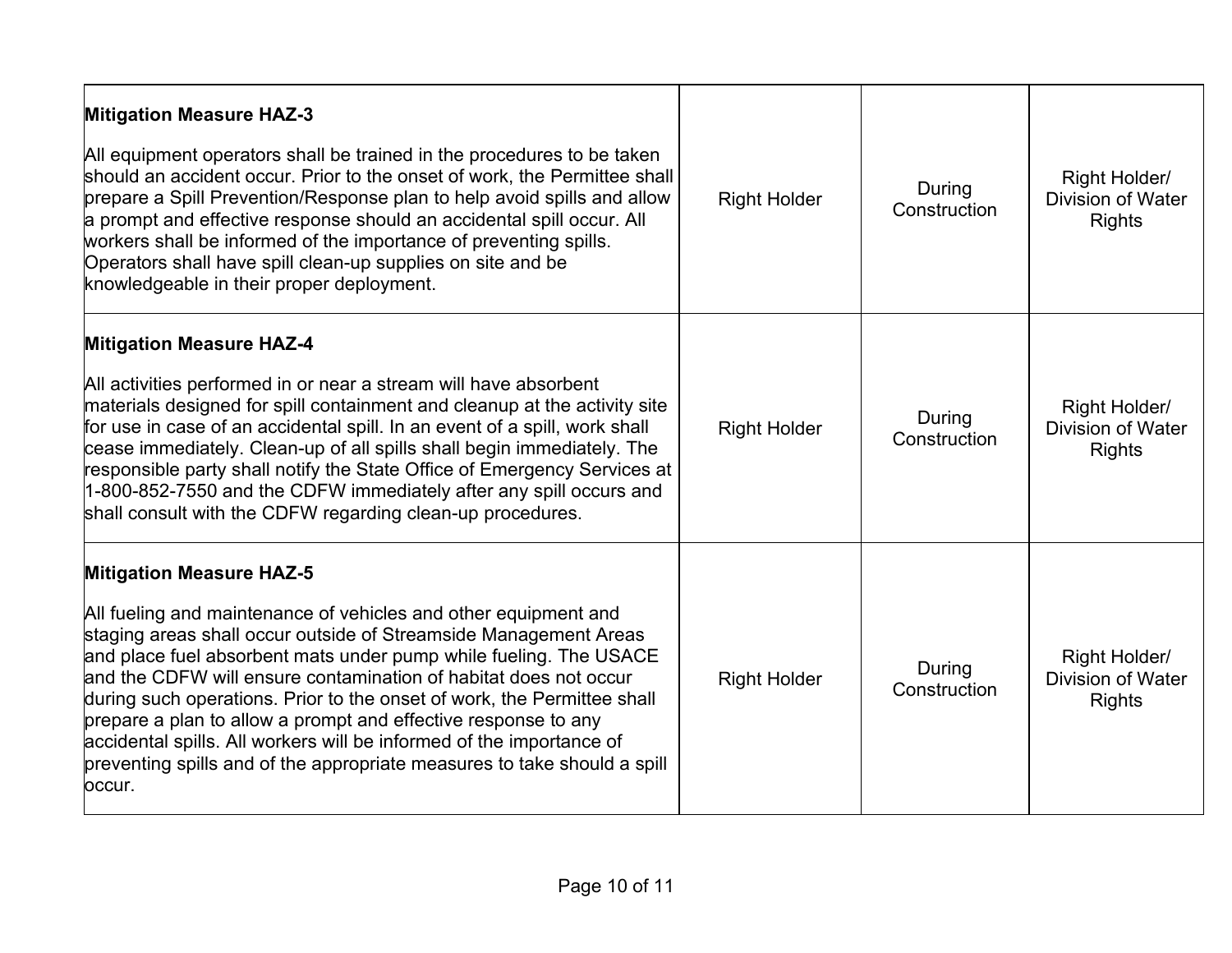| <b>Mitigation Measure HAZ-6</b><br>Location of staging/storage areas for equipment, materials, fuels,<br>ubricants, and solvents, will be located outside of the streams high<br>water channel and associated riparian area. The number of access<br>routes, number and size of staging areas, and the total area of the work<br>site activity shall be limited to the minimum necessary to complete the<br>restoration action. To avoid contamination of habitat during restoration<br>activities, trash will be contained, removed, and disposed of throughout<br>the project. | <b>Right Holder</b> | During<br>Construction | Right Holder/<br><b>Division of Water</b><br><b>Rights</b> |
|----------------------------------------------------------------------------------------------------------------------------------------------------------------------------------------------------------------------------------------------------------------------------------------------------------------------------------------------------------------------------------------------------------------------------------------------------------------------------------------------------------------------------------------------------------------------------------|---------------------|------------------------|------------------------------------------------------------|
| <b>Mitigation Measure HAZ-7</b><br>Petroleum products, fresh cement, and other deleterious materials shall<br>not enter the stream channel.                                                                                                                                                                                                                                                                                                                                                                                                                                      | <b>Right Holder</b> | During<br>Construction | Right Holder/<br><b>Division of Water</b><br><b>Rights</b> |
| <b>Mitigation Measure HAZ-8</b><br>Stationary equipment such as motors, pumps, generators,<br>compressors, and welders, located within the dry portion of the stream<br>channel or adjacent to the stream, will be positioned over drip-pans.                                                                                                                                                                                                                                                                                                                                    | <b>Right Holder</b> | During<br>Construction | Right Holder/<br><b>Division of Water</b><br><b>Rights</b> |